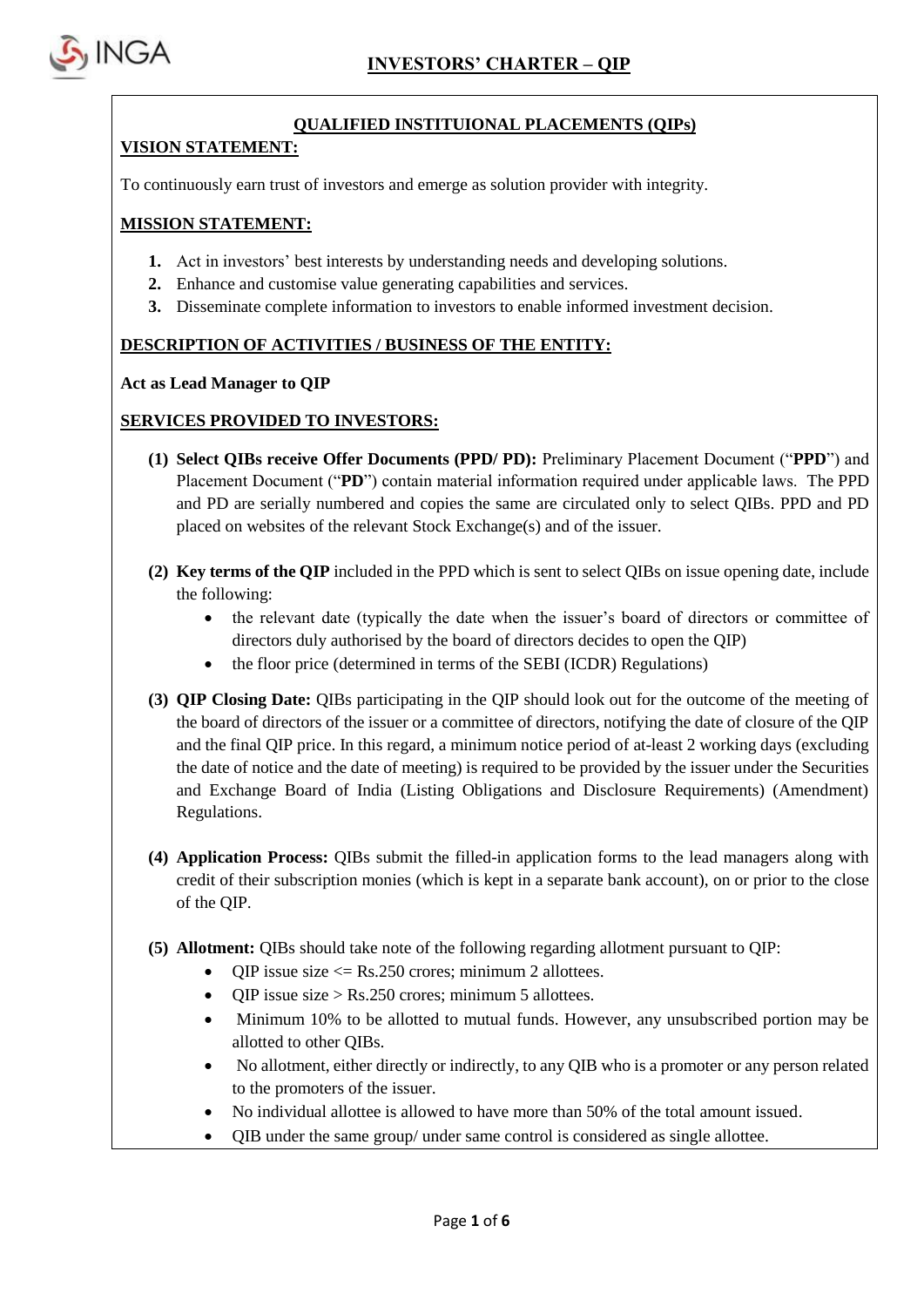

- On approval of the allotment by the board of directors of the issuer/ committee of directors, QIBs which have received allotment in the QIP receive a serially numbered PD (including the final QIP price, issue period details etc.) and confirmation of allotment note (CAN). Thereafter, the credit of shares to successful allottees takes place.
- **(6) Disclosure of list of investors** in the PD and Stock Exchange websites:
	- Names of the allottees and the percentage of their post-issue shareholding is disclosed in the PD.
	- The names of the allottees are also be mentioned in PAS-3 (ROC form for allotment to be filed by the Company).
	- In case, any QIB belonging to the same group/ under same control is allotted more than 5% of the equity shares, their names along with the number of equity shares allotted are disclosed on the websites of the stock exchanges
- **(7) Restrictions on Transferability:** QIBs should note that specified securities issued under a QIP are subject to lock-in for 1 year, unless sold on the floor of stock exchange.

|                | <b>TIMELINES - QIPS</b>                                                                                                      |                                                                                                             |                                                                                                                                                                          |  |  |  |  |
|----------------|------------------------------------------------------------------------------------------------------------------------------|-------------------------------------------------------------------------------------------------------------|--------------------------------------------------------------------------------------------------------------------------------------------------------------------------|--|--|--|--|
| Sr. No.        | <b>Activity</b>                                                                                                              | <b>Timeline for which</b><br>activity takes place                                                           | Information where available/<br><b>Remarks</b>                                                                                                                           |  |  |  |  |
| 1              | Issue opening date                                                                                                           | Typically the same day<br>when Issuer's Board/<br>Committee decides to open<br>the issue                    | Websites of Stock Exchanges; Also<br>disclosed in the PPD, PD                                                                                                            |  |  |  |  |
| $\overline{2}$ | Availability of PPD                                                                                                          | Typically available on the<br>same day as when the<br>Issuer's Board/Committee<br>decides to open the issue | BRLMs circulate serially numbered<br>copies of the PPD to select QIB<br>investors; Copies of PPD also<br>available in the websites of Stock<br>Exchanges and Issuer      |  |  |  |  |
| 3              | Availability of details of<br>Lead Managers, Escrow<br>Bank                                                                  | Part of PPD, PD,<br><b>Application Form</b>                                                                 | Details available in PPD, PD,<br><b>Application Form</b>                                                                                                                 |  |  |  |  |
| $\overline{4}$ | Availability of the Floor<br>Price, key terms of the<br>issue etc.                                                           | Part of PPD, PD                                                                                             | Floor Price typically disclosed in the<br>outcome to the Board/Committee<br>meeting. Floor Price, key terms etc.<br>disclosed in the PPD, PD                             |  |  |  |  |
| 5              | Availability of<br>application forms                                                                                         | No later than issue closing                                                                                 | BRLMs circulate application forms to<br>select investors; Sample application<br>form is sometimes also available in the<br><b>PPD</b>                                    |  |  |  |  |
| 6              | Submission of filled-in<br>application forms and<br>subscription monies                                                      | No later than issue closing                                                                                 | Application forms submitted by QIB<br>investors to BRLMs; Subscription<br>monies credited to a separate bank<br>account, as per details provided to the<br>QIB investors |  |  |  |  |
| $\overline{7}$ | Outcome of Issuer's<br><b>Board or Committee</b><br>meeting to decide final<br>QIP price; Availability<br>of final QIP price | Post completion of the<br>Board/Committee meeting                                                           | Websites of Stock Exchanges; QIP<br>price also disclosed in the PD and<br><b>CAN</b>                                                                                     |  |  |  |  |
| 8              | Issue closing date                                                                                                           | Typically the same date as<br>the Issuer's Board or                                                         | Websites of Stock Exchanges; Also<br>disclosed in the PD                                                                                                                 |  |  |  |  |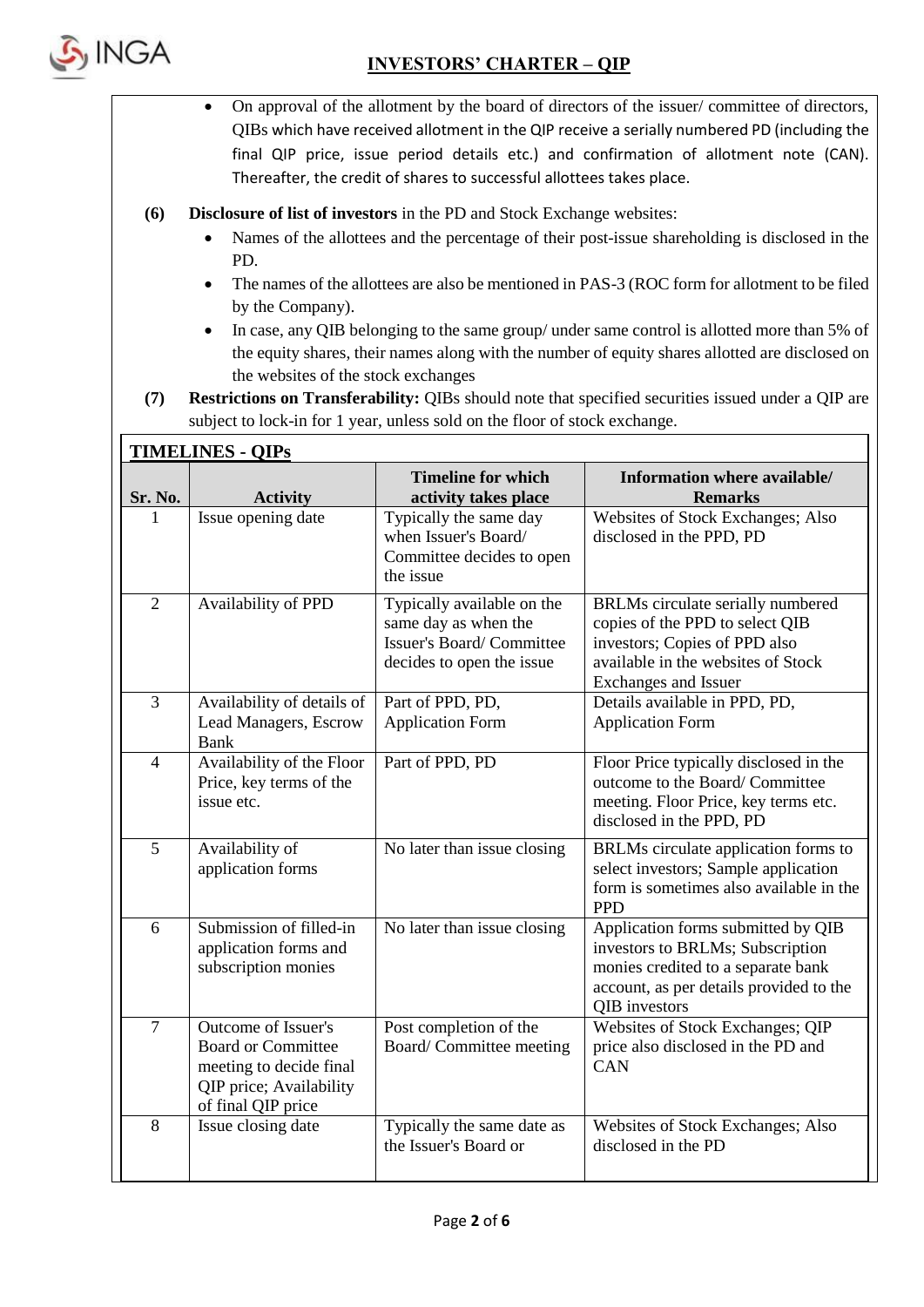

|    |                                                                                                         | Committee meeting to<br>decide final QIP price                                                                                      |                                                                                                                                                                                                                                                                      |
|----|---------------------------------------------------------------------------------------------------------|-------------------------------------------------------------------------------------------------------------------------------------|----------------------------------------------------------------------------------------------------------------------------------------------------------------------------------------------------------------------------------------------------------------------|
| 9  | Confirmation of<br>Allocation Note (CAN)<br>and serially numbered<br>PD sent to successful<br>allottees | Typically on the same day<br>as the issue closing or the<br>next day                                                                | BRLMs to circulate serially numbered<br>CANs and PDs to successful<br>applicants; CAN includes details of<br>securities allocated to each QIB<br>applicant, issue price and bid amount,<br>probable date of credit of securities to<br>the applicant's demat account |
| 10 | Availability of PD                                                                                      | Typically on the same day<br>as the issue closing or the<br>next day                                                                | BRLMs circulate serially numbered<br>copies of the PD to QIB applicants<br>which have received allocation;<br>Copies of PD also available in the<br>websites of Stock Exchanges and<br>Issuer                                                                        |
| 11 | List of allottees                                                                                       | Part of PD                                                                                                                          | Included in PD and Form PAS-3<br>(ROC form for allotment to be filed by<br>the Issuer)                                                                                                                                                                               |
| 12 | <b>Board/Committee</b><br>meeting to approve<br>allotment                                               | Typically the same day as<br>circulation of CANs and<br>PD to successful allottees                                                  | Outcome of meeting uploaded on<br>websites of Stock Exchanges                                                                                                                                                                                                        |
| 13 | List of allottees allotted<br>more than 5% of the<br>securities offered                                 | Typically given together<br>with the outcome of Board/<br>Committee meeting for<br>allotment                                        | Websites of the Stock Exchanges                                                                                                                                                                                                                                      |
| 14 | Credit of securities to<br>demat accounts of<br>allottees                                               | Corporate action by Issuer<br>on the same day as<br>approval of allotment or<br>next working day                                    | Confirmation of credit to allottees<br>through e-mail/ SMS by DP                                                                                                                                                                                                     |
| 15 | Commencement of<br>trading                                                                              | Typically, application to<br>the Stock Exchanges is<br>made at the same time as<br>the corporate action for<br>credit of securities | Notices posted on websites of Stock<br>Exchanges                                                                                                                                                                                                                     |

# **RIGHTS OF INVESTORS**

- **1.** Receive transferable and transmittable equity shares that rank *pari passu* in all respects with the existing equity shares of the Issuer Company.
- **2.** Receive PPD, PD, application form, CAN from the Issuer Company/ Lead Managers.
- **3.** Response to investor queries.
- **4.** All such rights as may be available to a shareholder of a listed public company under the Companies Act, the Memorandum of Association and the Articles of Association.

# **DO's and DON'Ts FOR INVESTORS**

#### **DO's:**

- **1.** Carefully read through and fully understand the PD, PD, application form, CAN and other issue related documents, and abide by the terms and conditions.
- **2.** Ensure accurate updation of demographic details with depositories including the address, name, investor status, bank account details, PAN, e-mails addresses, contact details etc.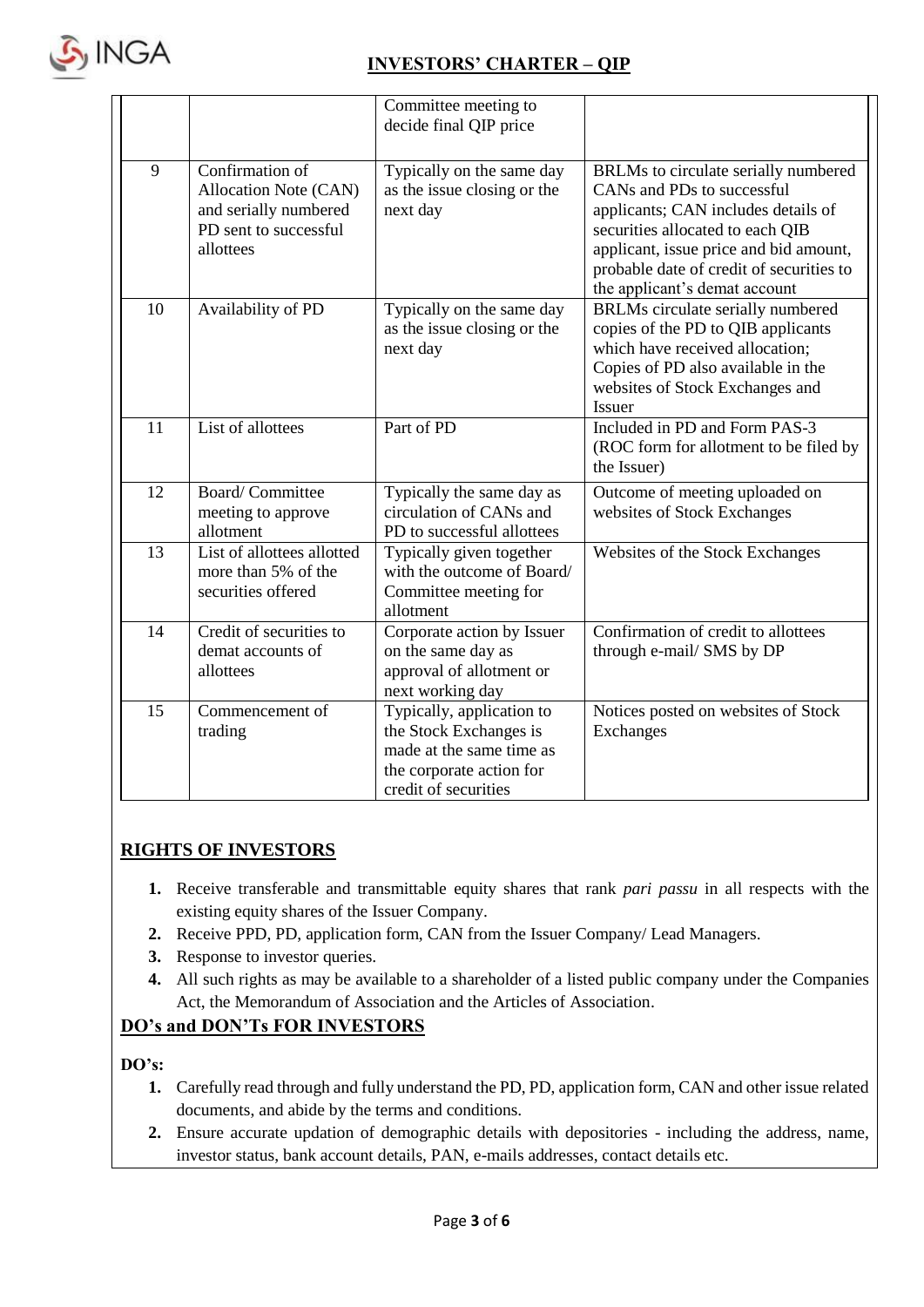



- **3.** Ensure active demat/ broking account before investing, as securities will be allotted in dematerialized form.
- **4.** EnsEnsure valid QIB registration.
- **5.** Provide full and accurate information in duly filled-in application form.
- **6.** Review Stock Exchange website for the outcome of the meeting of the board/ committee of directors of the Issuer, notifying the date of closure of QIP, the final QIP price etc.
- **7.** Submit duly filled-in application forms to Lead Managers along with credit of the subscription monies, which is kept in a separate bank account on or prior to the close of QIP.
- **8.** Provide accurate information and investor details while making any query.

## **DON'Ts**

- **1.** Investors should not sell securities allotted in a QIP during the lock-in period, except on the floor of the Stock Exchanges.
- **2.** Investors should not trade in the securities allotted in a QIP, prior to the receipt of final listing and trading approvals from Stock Exchanges.
- **3.** Investors should not participate in the Issue, if the Investor is not an eligible QIB as defined under Regulation 2(1)(ss) of SEBI ICDR Regulations.
- **4.** Investors should not forward, circulate or distribute the application form, PPD, PD and CAN or any accompanying issue related documents sent to them to any third party.
- **5.** Investors cannot withdraw, modify, cancel or revise their application downwards after the Issue Closing Date.

# **INVESTOR GRIEVANCE REDRESSAL MECHANISM AND HOW TO ACCESS IT**



• Scores (https:/scores.gov.in)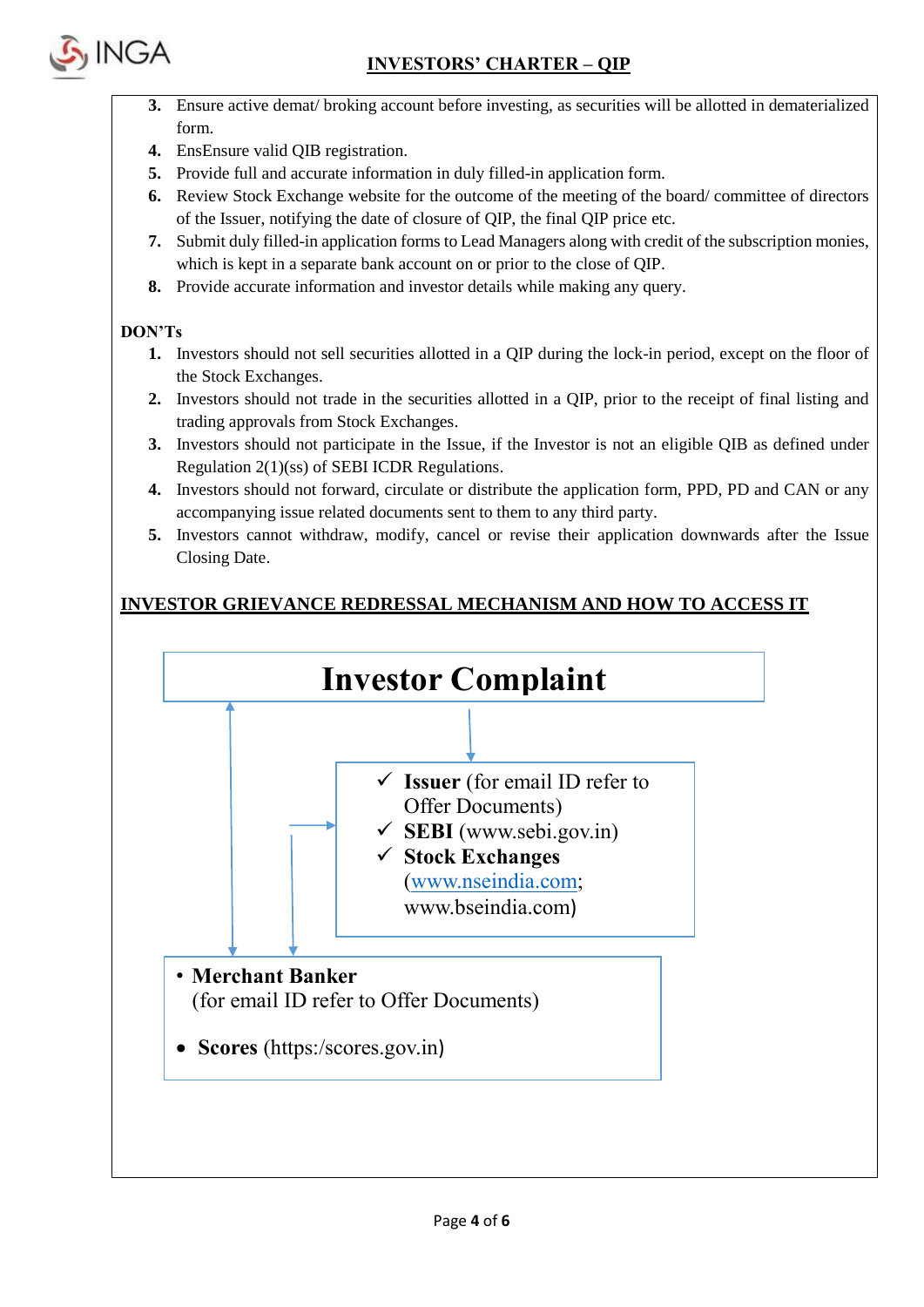

#### **TIMELINES FOR RESOLUTION OF INVESTOR GRIEVANCES IN QIPs**

| Sr. No         | <b>Activity</b>                                                                                                                                                                   | No. of calendar days |  |
|----------------|-----------------------------------------------------------------------------------------------------------------------------------------------------------------------------------|----------------------|--|
| 1              | Investor grievance received by the lead manager                                                                                                                                   | T                    |  |
| $\overline{2}$ | Lead manager to identify the concerned person (company/<br>intermediary) and it shall be endeavoured to forward the<br>grievance to the said person on T day istelf               | $T+1$                |  |
| 3              | The company/concerned intermediary to respond to the lead<br>manager with an acceptable reply                                                                                     | X                    |  |
| $\overline{4}$ | Investor may escalate the pending grievance, if any, to a senior<br>officer of the lead manager of rank of Vice President or above                                                | $T+21$               |  |
| 5 <sup>5</sup> | Lead manager, the company/ concerned intermediary/ies and<br>the investor shall exchange between themselves additional<br>information related to the grievance, wherever required | Between T and X      |  |
| 6              | LM to respond to the investor with the reply                                                                                                                                      | Upto $X+3$           |  |
| $\overline{7}$ | Best efforts will be undertaken by lead manager to respond to the grievance within $T+30$                                                                                         |                      |  |

#### **Nature of investor grievance for which the aforesaid timeline is applicable**

- 1. Delay in refunds, if any
- 2. Non-allocation/ allotment of securities after receipt of CAN/ payment of application amount
- 3. Non receipt of securities in demat account
- 4. Any other grievance as may be informed from time to time

#### **Mode of receipt of investor grievance**

The following modes of receipt will be considered valid for processing the grievances in the timelines discussed above

- 1. Letter from the investor addressed to the lead manager at its address mentioned in the offer document, detailing nature of grievance, details of application, details of bank account, date of application etc
- 2. E-mail from the investor addressed to the lead manager at its e-mail address mentioned in the offer document, detailing nature of grievance, details of application, details of bank account, date of application etc
- 3. On SEBI Complaints Redress System (SCORES) platform.

#### **Nature of enquiries for which the Lead manager shall endeavour to resolve such enquiries/ queries promptly during the issue period.**

- 1. Process for applying in the QIP and making payments
- 2. Terms of the QIP, allotment methodology, Issue Period, date of allotment, date of listing
- 3. Non-receipt of CANs
- 4. Any other query of similar nature

#### **RESPONSIBILITIES OF INVESTORS**

- **1.** Read the PPD, PD, application form and other issue related literature carefully and fully before investing.
- **2.** Fully understand the terms of investment and timelines involved in the issue process as disclosed in the PPD, PD, application form, and issue related literature.